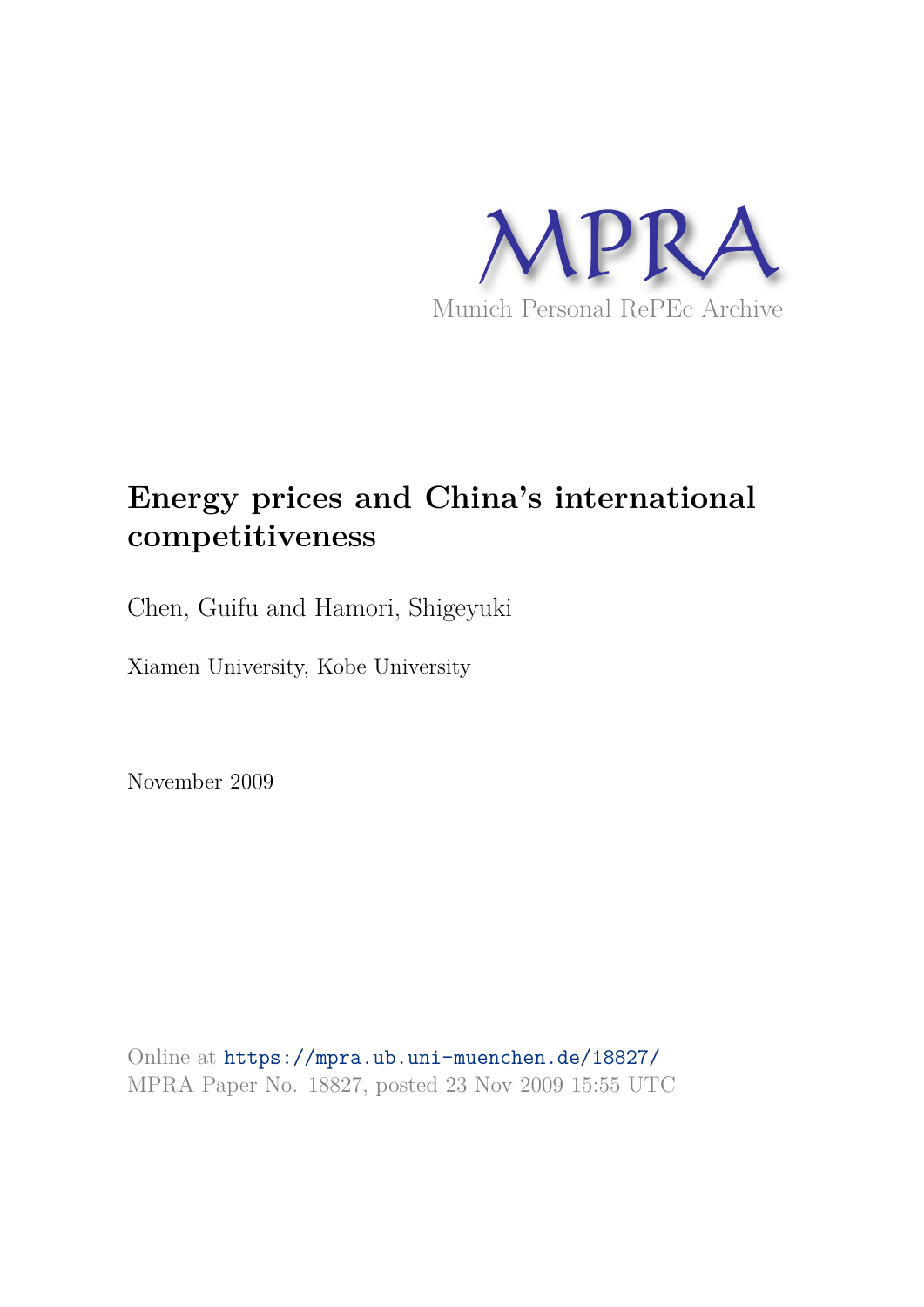## **Energy Prices and China's International Competitiveness**

Guifu Chen Assistant Professor, Center for Macroeconomic Research, School of Economics, Xiamen University, Xiamen, China Email: chenguifu@xmu.edu.cn

> Shigeyuki Hamori\*) Faculty of Economics, Kobe University, Kobe, Japan Email: hamori@econ.kobe-u.ac.jp

#### Abstract

This paper uses the CCF approach to analyze and determine whether there is a causal relationship between the world energy price index and China's international competitiveness. The data on the volatility of energy prices can provide information in addition to that available in the price data alone. Our analysis suggests that the volatility of energy prices has significant implications concerning information linkages between the energy market and China's international competitiveness.

Keywords: energy prices, international competitiveness, CCF approach, Chinese economy JEL classification number: Q43

\*) Corresponding author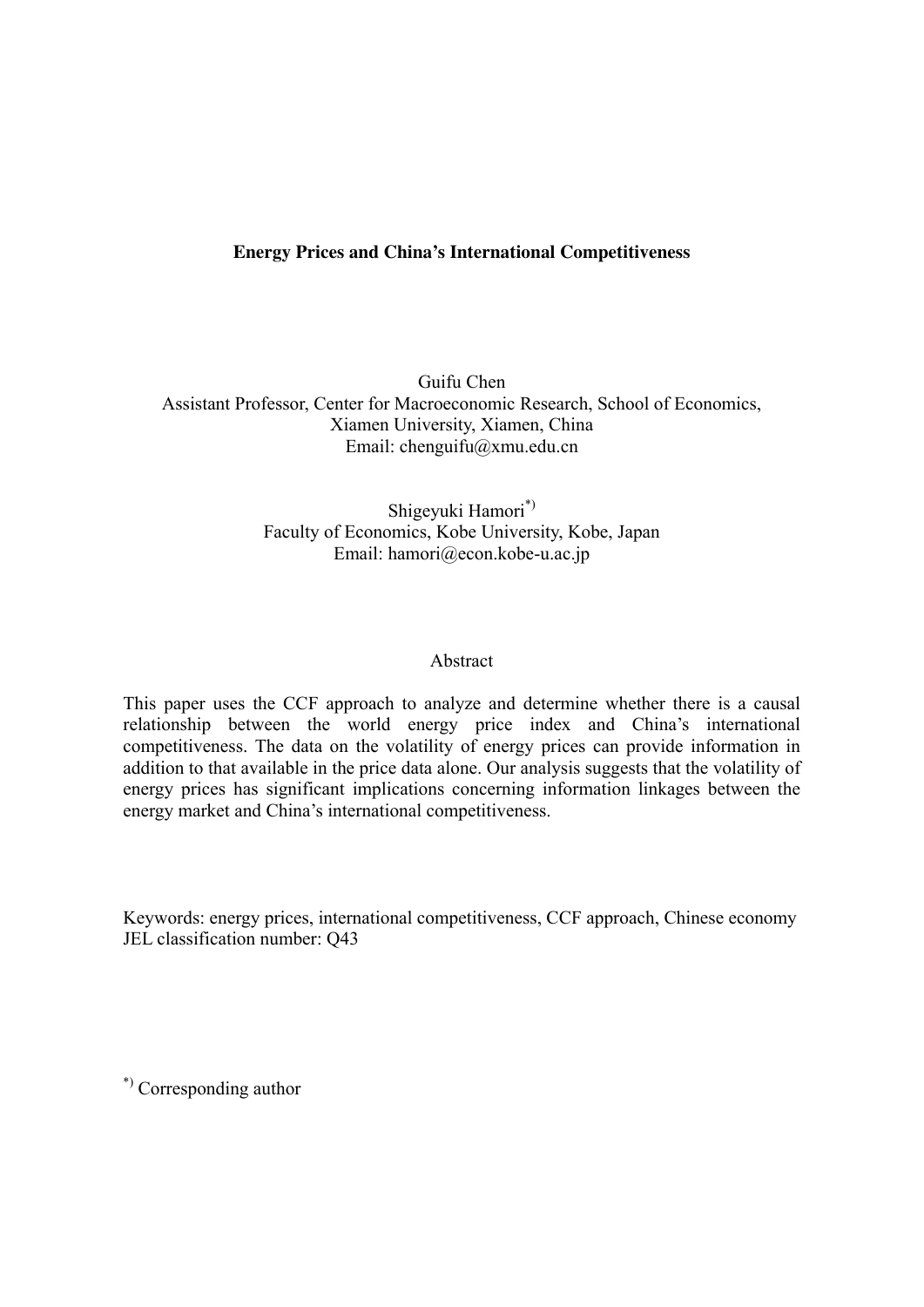#### **Energy Prices and China's International Competitiveness**

#### Abstract

This paper uses the CCF approach to analyze and determine whether there is a causal relationship between the world energy price index and China's international competitiveness. The data on the volatility of energy prices can provide information in addition to that available in the price data alone. Our analysis suggests that the volatility of energy prices has significant implications concerning information linkages between the energy market and China's international competitiveness.

Keywords: energy prices, international competitiveness, CCF approach, Chinese economy JEL classification number: Q43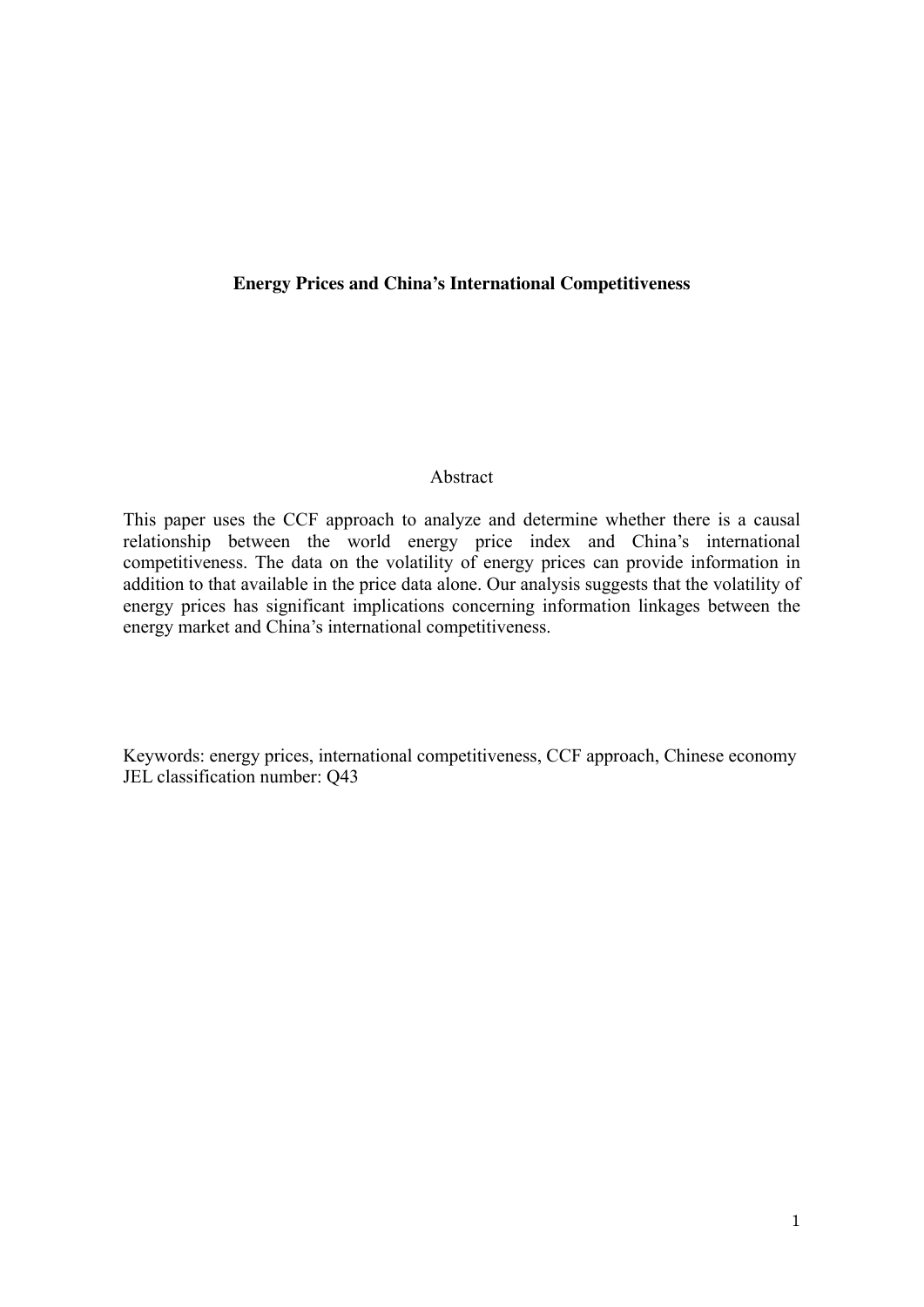#### **1. Introduction**

Nobody can deny the importance of the Chinese economy in the world. China plays an important role as a leader of developing countries, and thus many researchers have analyzed the Chinese economy from many perspectives. As is known, although China was a self-sufficient energy consumer until 1993, at present, it is the second largest importer of energy products in the world, behind the USA. This huge growing demand for energy is the result of China's spectacular economic growth, and mainly comes from one sector—industry (including construction). Consequently, world energy price changes will strongly impact the Chinese economy, because Chinese economic growth is highly industry-oriented and energy-intensive. Some studies have shown that energy price increases have negative effects on the Chinese economy (Lin and Mu 2008; Lescaroux and Mignon 2009).

This paper analyzes the relationship between world energy prices and the Chinese economy. In particular, we focus on how the world energy price index and China's international competitiveness affect each other. This paper uses the real effective exchange rate as the measure of international competitiveness. The effective exchange rate is an indicator that can be used to grasp China's international competitiveness in terms of its foreign exchange rates that cannot be understood by examining only individual exchange rates between the renminbi and other currencies. International competitiveness is affected not only by the exchange rate but also by domestic and foreign price movements. For example, even when the nominal effective exchange rate of the renminbi remains unchanged, the relative competitiveness of Chinese goods increases when the inflation rates of its trading partners are higher than its inflation rate. Taking this into account, the nominal effective exchange rate is adjusted to incorporate inflation rate differences. This indicator is called the real effective exchange rate and is used to represent the international competitiveness of a country.

In spite of its importance, there is no enough empirical research information on the relationship between energy prices and Chinese economy until recently. Some include Wolde-Rufael (2004), Shiu and Lam (2004), Yuan, *et al*, (2007), Lin and Mu (2008), Cong et al. (2008), and Lescaroux and Mignon (2009).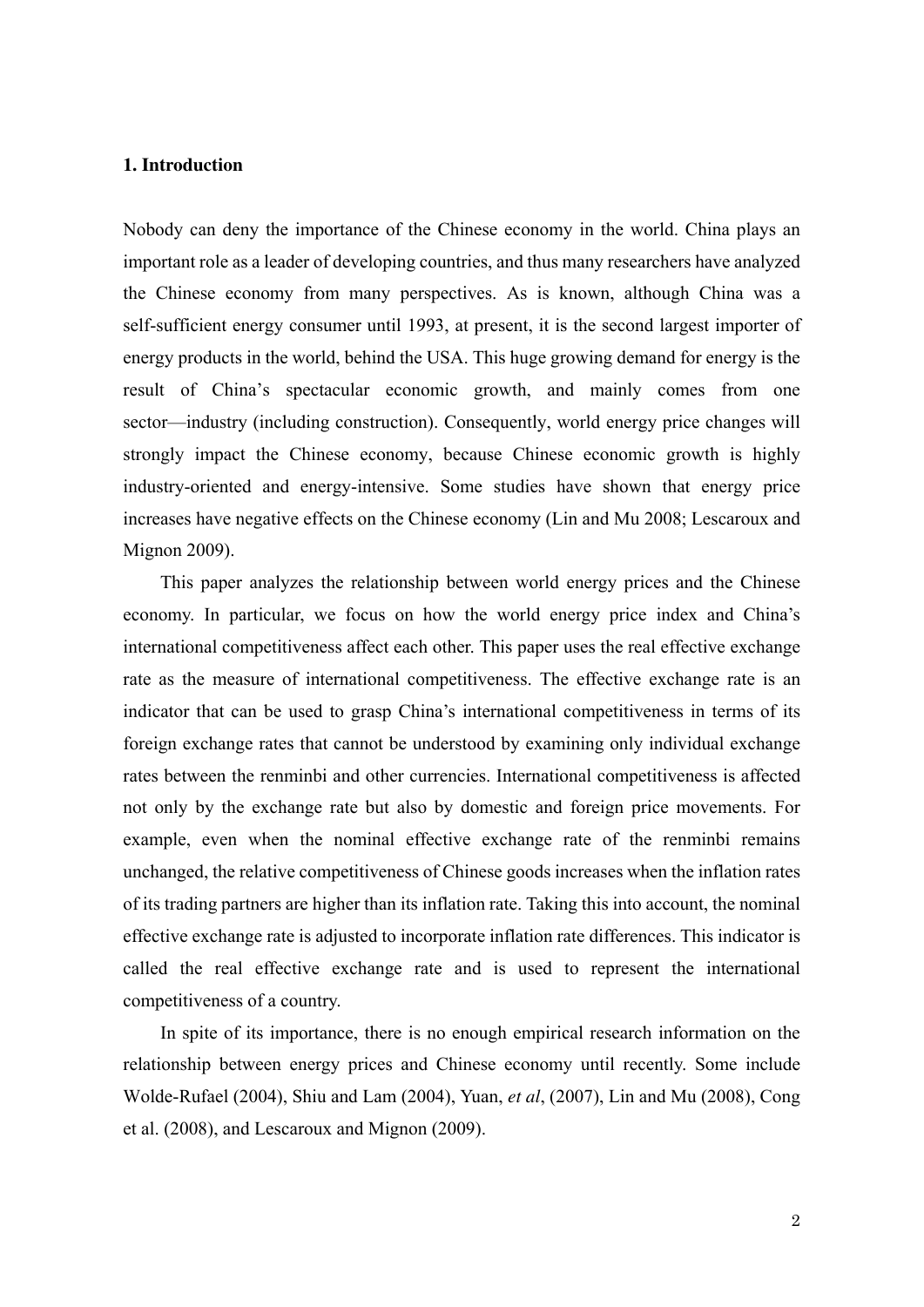. Wolde-Rufael (2004) investigates the causal relationship between industrial energy consumption and GDP in Shanghai during 1952–1999 using a modified version of the Granger causality test proposed by Toda and Yamamoto (1995). The empirical evidence from disaggregated energy series seems to suggest that there was a unidirectional Granger causality running from coal, coke, electricity, and total energy consumption to real GDP but no Granger causality running in any direction between oil consumption and real GDP.

Shiu and Lam (2004) apply the error-correction model to examine the causal relationship between electricity consumption and real GDP in China during 1971–2000. The empirical results indicate that real GDP and electricity consumption in China are cointegrated and there is unidirectional Granger causality running from electricity consumption to real GDP but not vice versa.

Yuan, *et al*, (2007) apply the cointegration theory to examine the causal relationship between electricity consumption and real GDP in China during 1978–2004. The estimation results indicate that real GDP and electricity consumption in China are cointegrated and there is a unidirectional Granger causality running from electricity consumption to real GDP but not vice versa. They apply the Hodrick-Prescott (HP) filter to decompose the trend and fluctuation component of the GDP and electricity consumption series. Their empirical results indicate that there is cointegration between not only the trend components but also the cyclical components of the two series, which implies that, the Granger causality may be related to the business cycle. The empirical results have policy implications for the development of the electricity sector in China.

Lin and Mu (2008) show that the impacts of energy price increases have contraction effects that differ significantly across industries. This not only affects economic growth but also fosters structural industrial changes. For most industries in China, the contraction effects of coal are two to three times that of oil for the same price increase, and the conclusion holds even for the less-energy-intensive service industries. They also show that the impact differences of coal and oil are in line with the observed energy consumption structure of China: coal forms 70% and oil forms 20% of the primary energy consumption.

Cong et al. (2008) empirically analyze the relationship between oil price shocks and the Chinese stock market using multivariate vector auto-regression. They find that oil price shocks do not have statistically significant impact on the real stock returns of most Chinese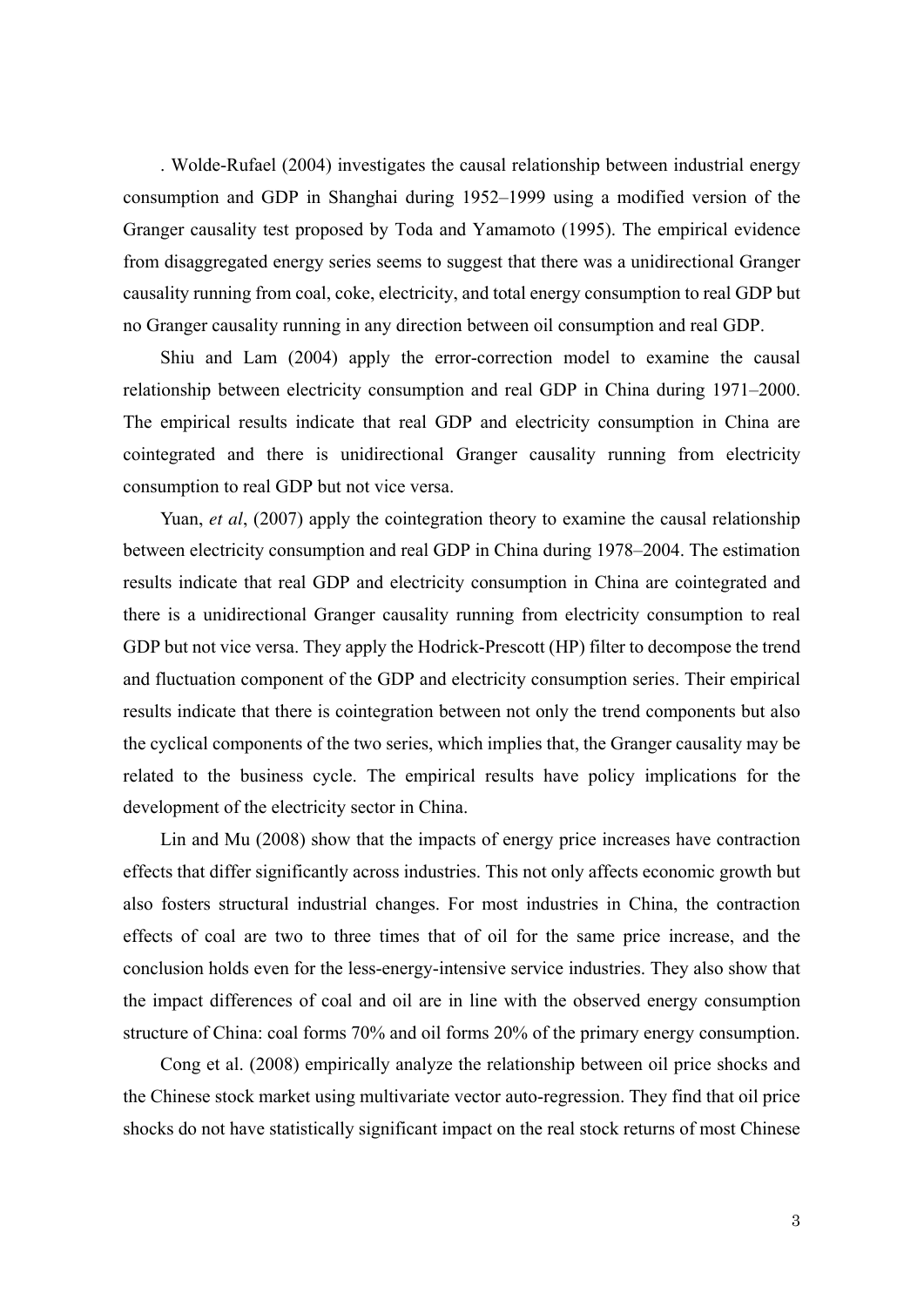stock market indices. It is also found that an increase in oil volatility may increase the speculations in the mining index and petrochemicals index, which raises their stock returns.

Lescaroux and Mignon (2009) suggest that an oil price shock leads to (1) a contemporaneous increase in consumer and producer price indexes, inducing a rise in interest rates; (2) a delayed negative impact on GDP, investment, and consumption; and (3) a postponed increase in coal and power prices.

Turning now to the previous studies, it should be noted that, to the best of our knowledge, little work has been done on the links between energy prices and international competitiveness in China. This paper attempts to shed new light on this problem. The contribution of this paper is two-fold. First, this paper focuses on the relationship between the world energy price index and China's international competitiveness over the period from January 1994 to December 2008. We use the real effective exchange rate as a proxy for international competitiveness. Second, this paper uses the cross correlation function (CCF) approach that was recently developed by Cheung and Ng (1996). The CCF approach is an outstanding approach permitting an analysis of not only causality in mean but also causality in variance. As Ross (1989) has pointed out, changes in uncertainty include valuable information on information flow. This type of analysis, therefore, would seem to be valuable.

## **2. Empirical Techniques**

Cheung and Ng (1996) developed a two-step procedure to test for causality in mean and variance.<sup>12</sup> The procedure is based on the residual CCF and is robust to distributional assumptions. In the first of the two steps, we estimate a set of univariate time-series models that allow for time variation in both conditional mean and conditional variance. The second step is conducted by constructing the residuals standardized by conditional mean, and the squared residuals standardized by conditional variance. The CCF of the standardized residuals is used to test the null hypothesis of no causality in mean, while the CCF of squared standardized residuals is used to test the null hypothesis of no causality in variance.

 $<sup>1</sup>$  Also see Hamori (2003).</sup>

<sup>&</sup>lt;sup>2</sup> For the application of CCF approach, see e.g., Bhar and Hamori (2005, 2006, 2008).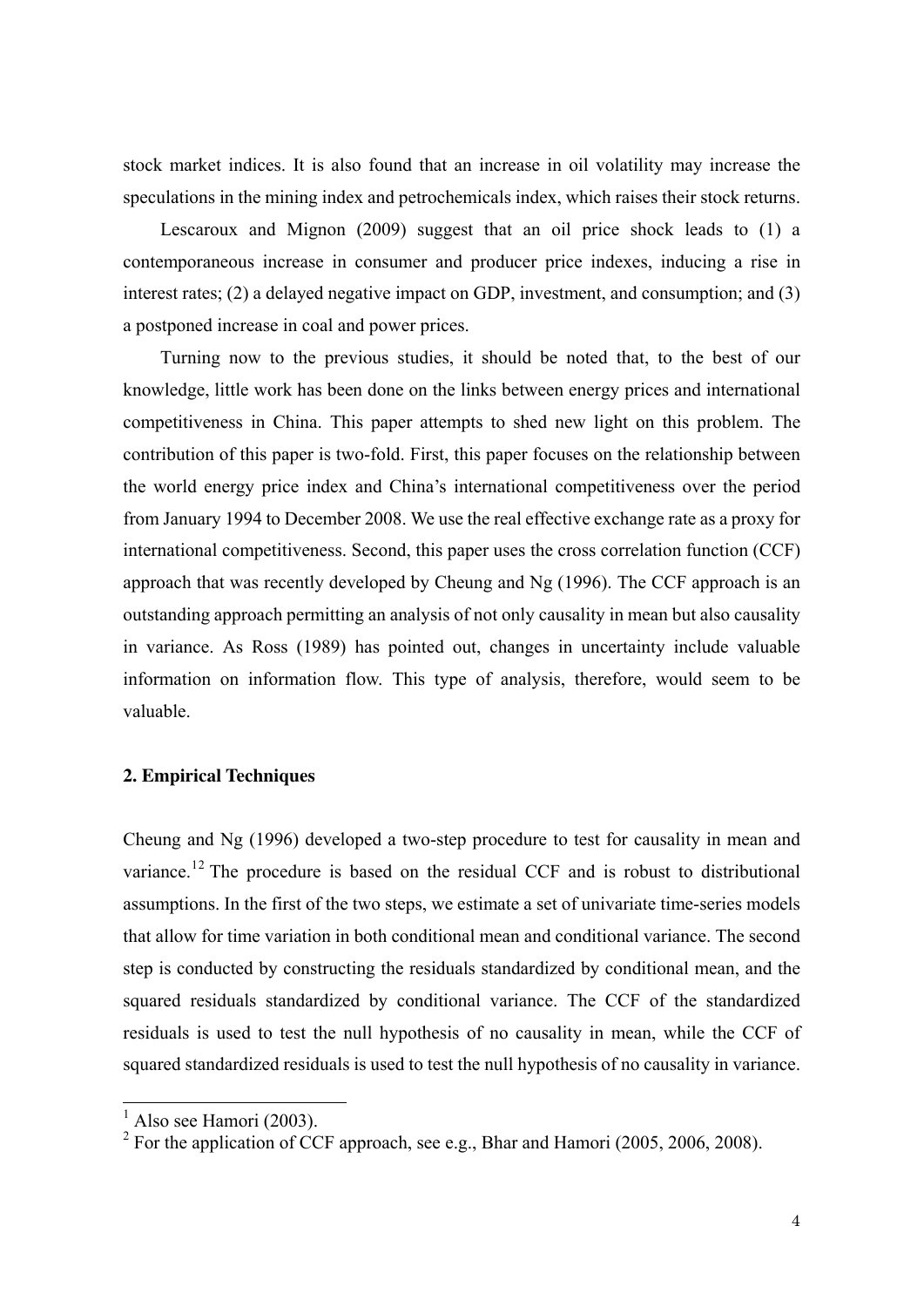Let us begin by summarizing the two-step procedure for testing causality developed by Cheung and Ng (1996). Suppose that there are two stationary time series,  $X_t$  and  $Y_t$ , and three information sets,  $I_{1t} = (X_{t-j}; j \ge 0)$ ,  $I_{2t} = (Y_{t-j}; j \ge 0)$ , and  $I_t = (X_{t-j}, Y_{t-j}; j \ge 0)$ .  $Y_t$ is said to cause  $X_t$  in mean if

(1) 
$$
E[X_t | I_{1t-1}] \neq E[X_t | I_t].
$$

Similarly,  $X_t$  is said to cause  $Y_t$  in mean if

(2) 
$$
E[Y_t | I_{2t-1}] \neq E[Y_t | I_t].
$$

We encounter feedback in mean if  $Y_t$  causes  $X_t$  in mean or *vice versa*.

 $Y_t$ , on the other hand, causes  $X_t$  in variance if

(3) 
$$
E[(X_t - \mu_{x,t})^2 | I_{t-1}] \neq E[(X_t - \mu_{x,t})^2 | I_{t-1}],
$$

where  $\mu_{x,t}$  is the mean of  $X_t$  conditioned on  $I_{1t-1}$ . Similarly,  $X_t$  causes  $Y_t$  in variance if

(4) 
$$
E[(Y_t - \mu_{y,t})^2 | I_{2t-1}] \neq E[(Y_t - \mu_{y,t})^2 | I_{t-1}],
$$

where  $\mu_{y,t}$  is the mean of  $Y_t$  conditioned on  $I_{2t-1}$ . We encounter feedback in variance if  $X_t$ causes *Y<sup>t</sup>* in variance or *vice versa*. The causality in variance is interesting in itself, given that it has a direction relation to volatility spillover across different assets or markets.

The concept defined in equations (1) through (4) is too general to test empirically; hence, we need an additional structure to make the general causality concept applicable in practice.

Suppose  $X_t$  and  $Y_t$  can be written as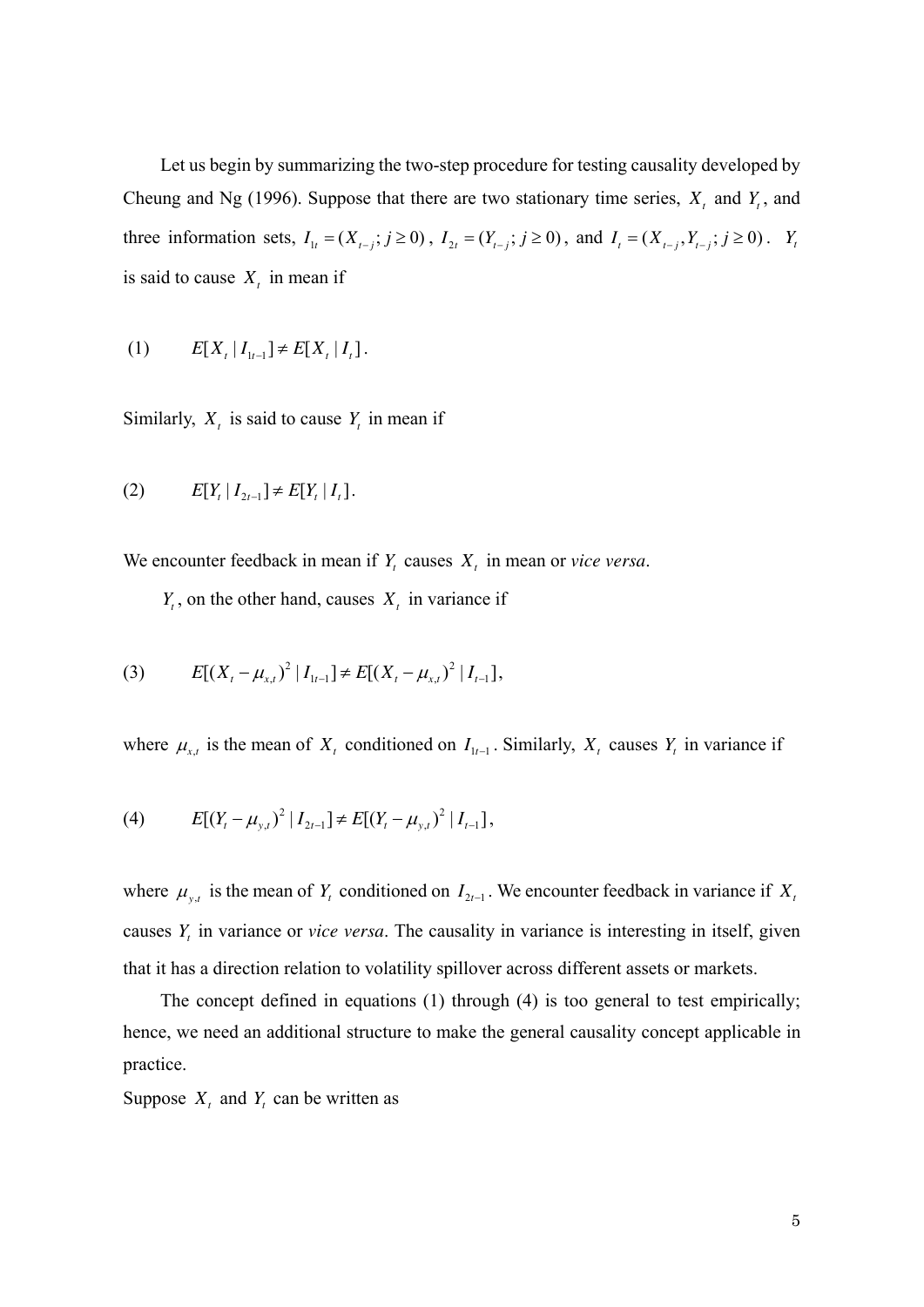$$
(5) \tXt = \mux,t + \sqrt{h_{x,t}} \varepsilont,
$$

$$
(6) \t Yt = \muy,t + \sqrt{h_{y,t}} \mathcal{G}t,
$$

where  $\varepsilon$ <sub>t</sub> and  $\varsigma$ <sub>t</sub> are two independent white noise processes with zero mean and unit variance.

For the causality in mean test, we can use the following standardized innovations:

$$
(7) \t\t\t\t\varepsilon_{t} = \frac{X_{t} - \mu_{x,t}}{\sqrt{h_{x,t}}},
$$

$$
(8) \qquad \qquad \mathcal{G}_t = \frac{Y_t - \mu_{y,t}}{\sqrt{h_{y,t}}}.
$$

As both  $\varepsilon$ <sub>t</sub> and  $\zeta$ <sub>t</sub> are unobservable, we must use their estimates,  $\hat{\varepsilon}$ <sub>t</sub> and  $\hat{\zeta}$ <sub>t</sub>, to test the hypothesis of no causality in mean.

Next, we compute the sample cross-correlation coefficient at lag  $k$ ,  $\hat{r}_{\epsilon\zeta}(k)$ , from the consistent estimates of the conditional mean and variance of  $X_t$  and  $Y_t$ . This leaves us with

(9) 
$$
\hat{r}_{\varepsilon\varsigma}(k) = \frac{c_{\varepsilon\varsigma}(k)}{\sqrt{c_{\varepsilon\varsigma}(0)c_{\varsigma\varsigma}(0)}},
$$

where  $c_{\varepsilon\zeta}(k)$  is the *k*-th lag sample cross-covariance given by

(10) 
$$
c_{\varepsilon_{\varsigma}}(k) = \frac{1}{T} \sum (\hat{\varepsilon}_t - \overline{\hat{\varepsilon}})(\hat{\zeta}_{t-k} - \overline{\hat{\zeta}}), \qquad k = 0, \pm 1, \pm 2, \cdots,
$$

where  $c_{\varepsilon}$  (0) and  $c_{\varepsilon}$  (0) are defined as the sample variances of  $\varepsilon$ <sub>t</sub> and  $\zeta$ <sub>t</sub>, respectively.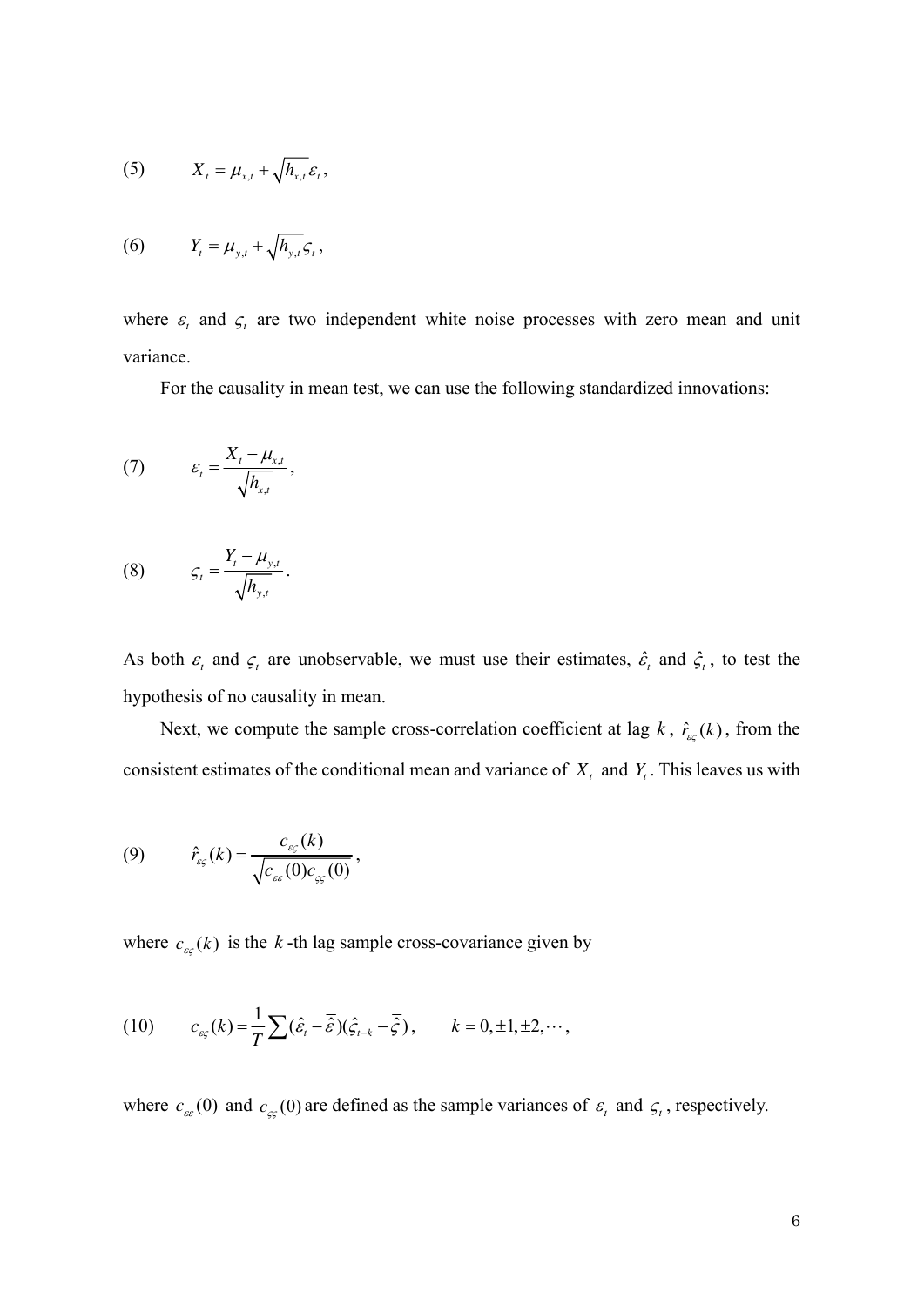Causality in the mean of  $X_t$  and  $Y_t$  can be tested by examining  $\hat{r}_{\varepsilon}$ <sub> $\epsilon$ </sub> (k), the univariate standardized residual CCF. Under the condition of regularity, it holds that

(11) 
$$
\sqrt{T} \hat{r}_{\varepsilon_{\varsigma}}(k_i) \xrightarrow{L} N(0,1), \quad i = 1, 2, \cdots, m,
$$

where  $\frac{L}{\sqrt{2}}$  shows the convergence in distribution.

This test statistic can be used to test the null hypothesis of no causality in mean. To test for a causal relationship at a specified lag *k*, we compare  $\hat{r}_{\epsilon\xi}(k)$  with the standard normal distribution. If the test statistic is larger than the critical value of normal distribution, we reject the null hypothesis.

For the causality in variance test, let  $u_t$  and  $v_t$  be the squares of the standardized innovations, given by

(12) 
$$
u_t = \frac{(X_t - \mu_{x,t})^2}{h_{x,t}} = \varepsilon_t^2,
$$

(13) 
$$
v_t = \frac{(Y_t - \mu_{y,t})^2}{h_{y,t}} = \zeta_t^2.
$$

As both  $u_t$  and  $v_t$  are unobservable, we must use their estimates,  $\hat{u}_t$  and  $\hat{v}_t$ , to test the hypothesis of no causality in variance.

Next, we compute the sample cross-correlation coefficient at lag  $k$ ,  $\hat{r}_{w}(k)$ , from the consistent estimates of the conditional mean and variance of  $X_t$  and  $Y_t$ . This yields

(14) 
$$
\hat{r}_{uv}(k) = \frac{c_{uv}(k)}{\sqrt{c_{uu}(0)c_{vv}(0)}},
$$

where  $c_w(k)$  is the *k*-th lag sample cross-covariance given by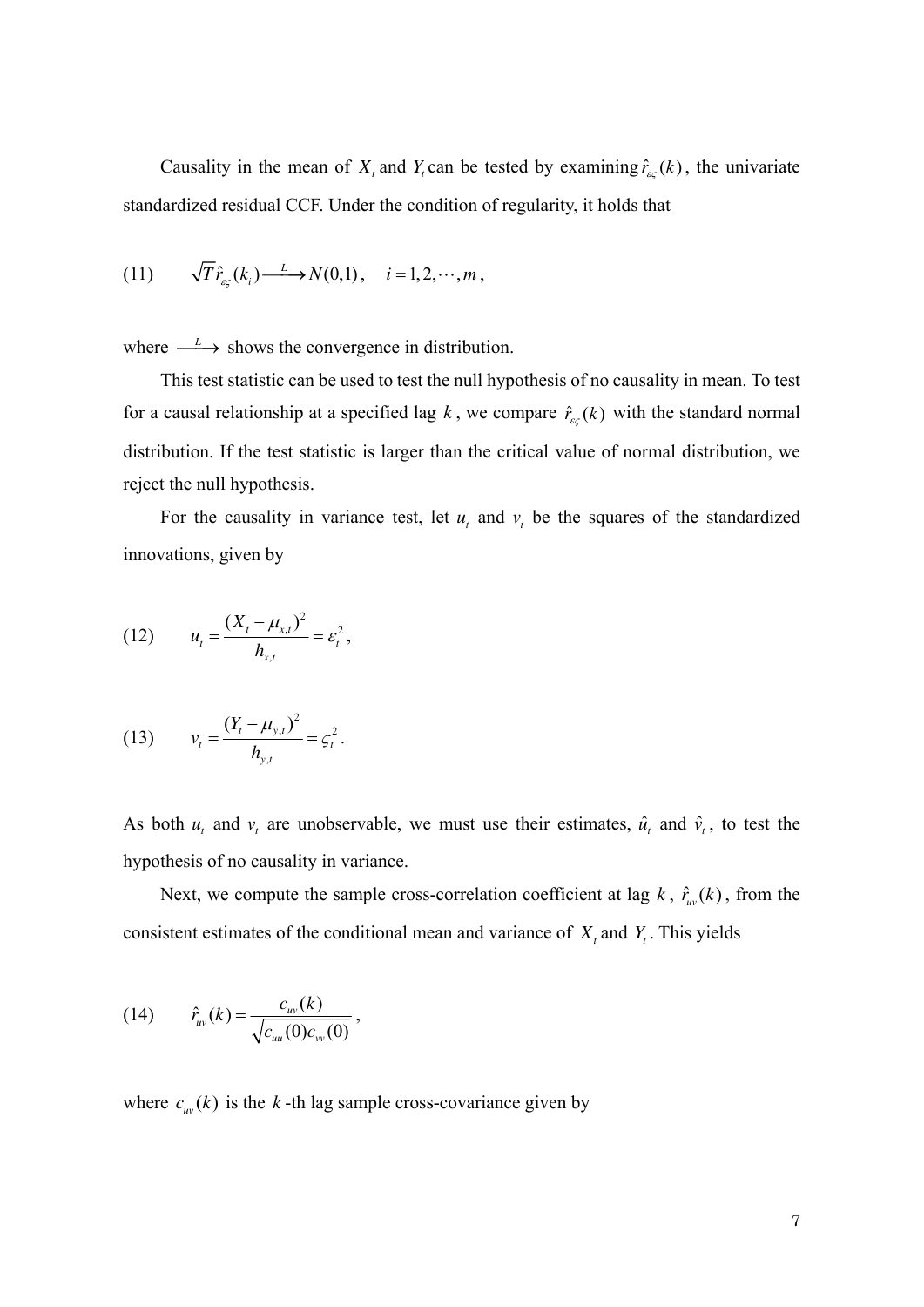(15) 
$$
c_{uv}(k) = \frac{1}{T} \sum (\hat{u}_t - \overline{\hat{u}})(\hat{v}_{t-k} - \overline{\hat{v}}), \qquad k = 0, \pm 1, \pm 2, \cdots,
$$

where  $c_{uu}(0)$  and  $c_{vv}(0)$  are defined as the sample variances of  $u_t$  and  $v_t$ , respectively.

Causality in the variance of  $X_t$  and  $Y_t$  can be tested by examining the squared standardized residual CCF,  $\hat{r}_{uv}(k)$ . Under the condition of regularity, it holds that

(16) 
$$
\sqrt{T} \hat{r}_{uv}(k_i) \xrightarrow{L} N(0,1) \quad i = 1, 2, \cdots, m
$$
.

This test statistic can be used to test the null hypothesis of no causality in variance. To test for a causal relationship at a specified lag k, we compare  $\hat{r}_{uv}(k)$  with the standard normal distribution. If the test statistic is larger than the critical value of normal distribution, we reject the null hypothesis.

#### **3. Data**

The empirical research in this paper is performed using monthly data from the world energy price index and the Chinese real effective exchange rate over the period from January 1994 through December 2008. These data are obtained from the International Financial Statistics (International Monetary Fund; IMF). The world energy price index developed by IMF is known as the representative energy price index in the world, and hence, is used for empirical analysis in this paper. This paper uses the real effective exchange rate as a proxy for China's international competitiveness. This exchange rate is used to determine an individual country's currency value relative to the other major currencies in the index, as adjusted for the effects of inflation. The weights are determined by comparing the relative trade balances, in terms of one country's currency, with each other country within the index.

The statistics in Table 1 summarize the growth rate of each variable. Each rate is calculated by the log difference as follows:

(17) 
$$
ep_t = \log(EP_t) - \log(EP_{t-1}),
$$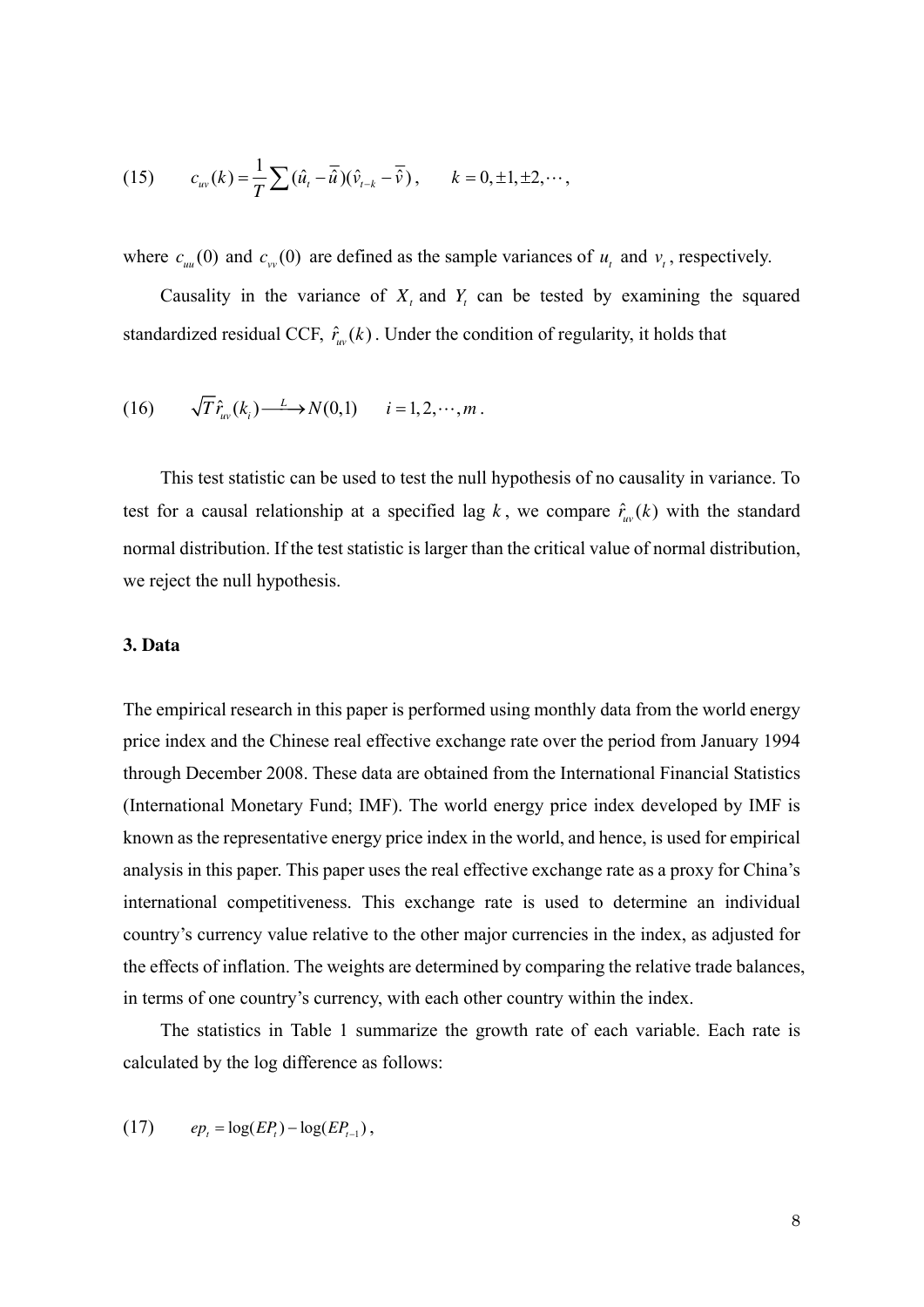$$
(18) \qquad ex_{t} = \log(REER_{t}) - \log(REER_{t-1}),
$$

where  $EP<sub>t</sub>$  is the world energy price index at time  $t$  and  $REER<sub>t</sub>$  is the real effective exchange rate at time *t* . This table shows the mean, standard deviation (Std. Dev.), skewness, kurtosis, and Jarque-Bera test statistic with the associated *p*-value. The Jarque-Bera statistic is used to test whether or not the series is normally distributed. It measures how widely the skewness and kurtosis of the series differ from the normal distribution. The reported *p*-value is the probability that a Jarque-Bera statistic exceeds the critical value under the null hypothesis. Thus, a small *p*-value leads to the rejection of the null hypothesis of a normal distribution.

According to Table 1, the average growth rates are 0.00643 for the world energy price index, and 0.00246 for the real effective exchange rate, while the standard deviations are 0.07239 and 0.01535, respectively. We thus find that the world energy price index is far more volatile than the real effective exchange rate. The Jarque-Bera statistic (*p*-value) is 38.4010 (0.0000) for the world energy price index, and 358.6154 (0.0000) for the real effective exchange rate. Thus, the null hypothesis of normal distribution is statistically rejected at the 5% significance level. This evidence indirectly supports the ARCH effects for each variable.

#### **4. Empirical Results**

We use the two-step procedure proposed by Cheung and Ng (1996) to analyze the causal relationship between the mean and variance of the variables. First, we estimate a series of univariate time series models to allow for time variation in both conditional mean and conditional variance. The  $AR(k)$ - $ARCH(p)$  model is used to model the dynamics of each variable. The conditional mean and conditional variance are, respectively, expressed as follows:

(17) 
$$
x_t = a_0 + \sum_{i=1}^k a_i x_{t-i} + u_t, \ E_t(u_t) = 0, \ E_{t-1}(u_t^2) = \sigma_t^2,
$$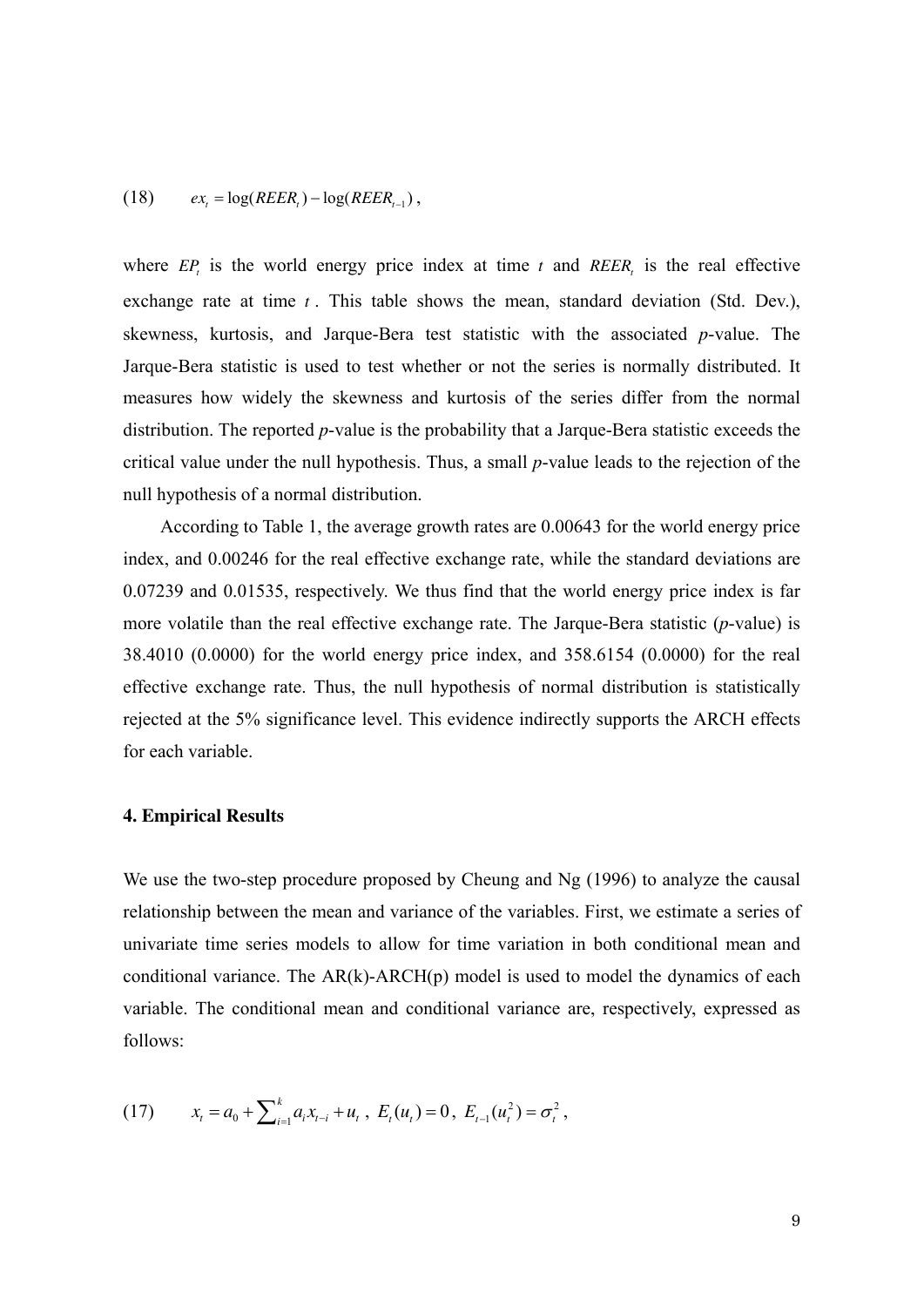(18) 
$$
\sigma_t^2 = \omega + \sum_{i=1}^q \alpha_i u_{t-i}^2.
$$

These models are applied to the growth rates of the world energy price index, and the real effective exchange rate. Each model is estimated by the method of maximum likelihood. Parameter estimates and their asymptotic standard errors are reported in Table 1. The Schwarz Bayesian information criterion (SBIC) and residual diagnostics are used to check the specification of the models. The following models are thus selected: the AR(1)-ARCH(1) model for the world energy price index, and the AR(1)-ARCH(1) model for the real effective exchange rate.

As shown in Table 2, the coefficient of the ARCH term  $(\alpha_1)$  is estimated to be 0.2040 for the world energy index, and 0.1383 for the real effective exchange rate. Both may be statistically significant. Table 2 also shows the diagnostics of the empirical results of the AR-ARCH model. The Ljung-Box test statistic at lag s,  $Q(s)$ , is a test statistic for the null hypothesis that there is no autocorrelation up to order s for standardized residuals.  $Q(s)$  is asymptotically distributed as  $\chi^2$  with degrees of freedom equal to the number of autocorrelations minus the number of parameters. As we clearly see in the table, *Q*(36) (p-value) is 41.7130 (0.2360) for the world energy index, and 29.9440 (0.7510) for the real effective exchange rate. Thus, the null hypothesis of no autocorrelation up to order 36 for standardized residuals is accepted for all variables. Table 2 also indicates the  $Q^2(s)$  statistic and its associated p-value.  $Q^2(s)$  is a test statistic for the null hypothesis that there is no autocorrelation up to order s for squared standardized residuals.  $Q^2(36)$  (p-value) here is 30.8200 (0.7130) for the world energy price index, and 10.7040 (1.0000) for the real effective exchange rate. Thus, the null hypothesis of no autocorrelation up to order 36 for squared standardized residuals is accepted for all variables. These results empirically support the specification of the selected AR-ARCH model.

In the second step of the Cheung-Ng procedure, we analyze the causality in mean and variance based on the empirical results obtained in the previous section. Sample cross-correlation test statistics of the standardized residuals and squared standardized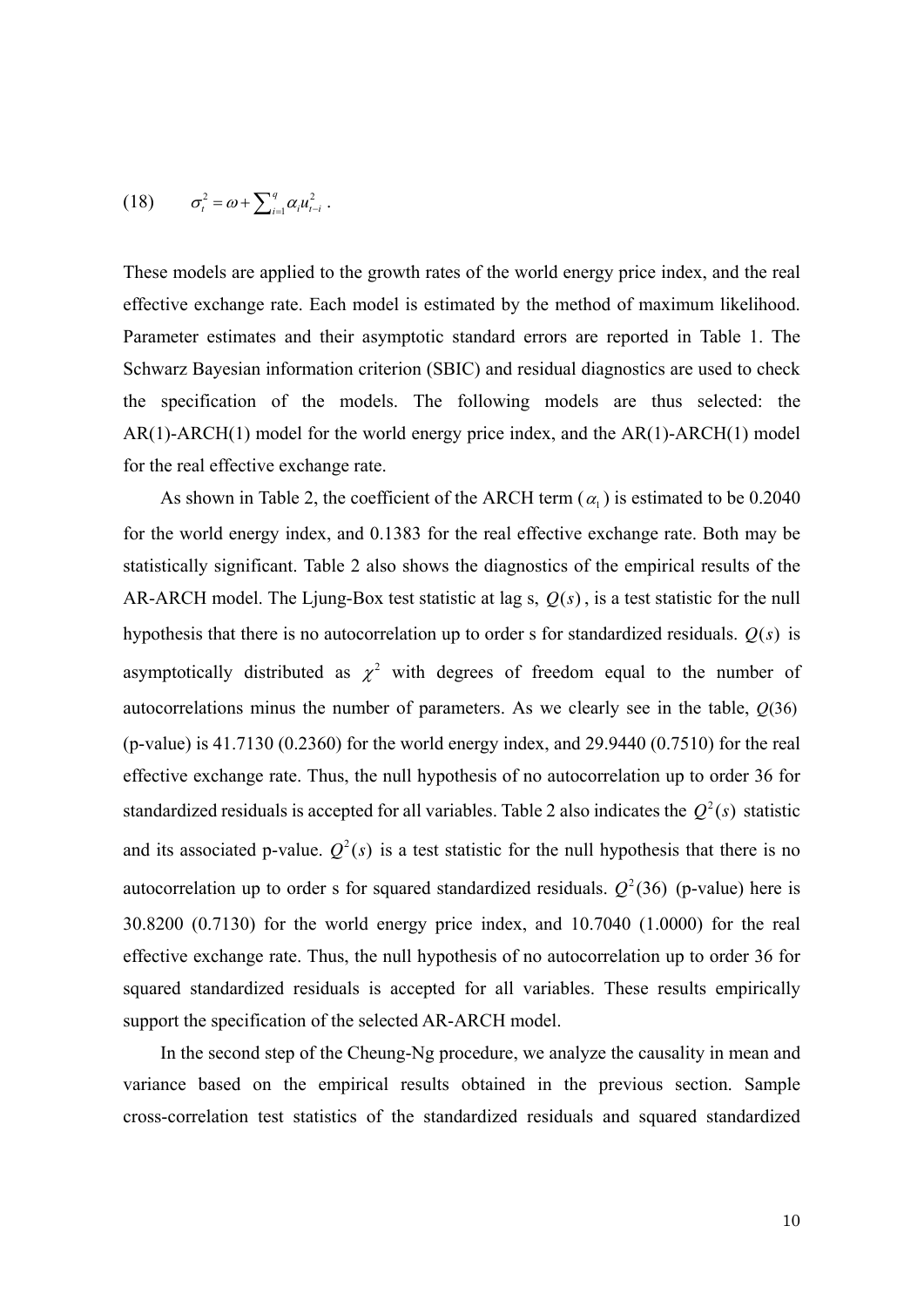residuals are reported in Tables 3. As the table shows, the test statistic has a standard normal distribution in large samples. The causality pattern is indicated by the significance of the test statistic. In other words, we obtain evidence of causality in mean (variance) if one or more of the test statistics calculated from the standardized residuals (squared standardized residuals), at all possible leads and lags, are significantly different from zero. Figures 1 and 2 show the standardized residuals and the squared standardized residuals of world energy prices and the real effective exchange rate, respectively.

The "Levels" column gives the test statistic based on the standardized residuals. This statistic is used for testing causality in mean. The "Squares" column contains the test statistic based on the squared standardized residuals and is used to test for causality in variance. Table 3 shows the results of the causality test between the world energy price index and the real effective exchange rate. Here, we see that the world energy price index unidirectionally causes the real effective exchange rate in mean. The causation pattern is of lags 2 and 4 from world energy price index to the real effective exchange rate. We also see that the world energy price index unidirectionally causes the real effective exchange rate in variance as well. The world energy price index causes the real effective exchange rate at lags 2 and 6 in variance.

### **5. Concluding Remarks**

Because of its influence in the world economy, many people pay attention to the relationship between world energy prices and Chinese economy nowadays. However, there is no enough empirical research accumulation on this topic until recently. To the best of our knowledge, our analysis is the first one to examine the relationship between the world energy price index and China's international competitiveness. Moreover we apply the CCF approach to analyze to see whether there is a causal relationship between the world energy price index and China's international competitiveness, which has hardly been analyzed. Our empirical results show that the world energy price index causes China's international competitiveness not only in mean but also in variance.

We have analyzed the relationship of conditional variance across the energy prices and international competitiveness and its implications concerning information transmission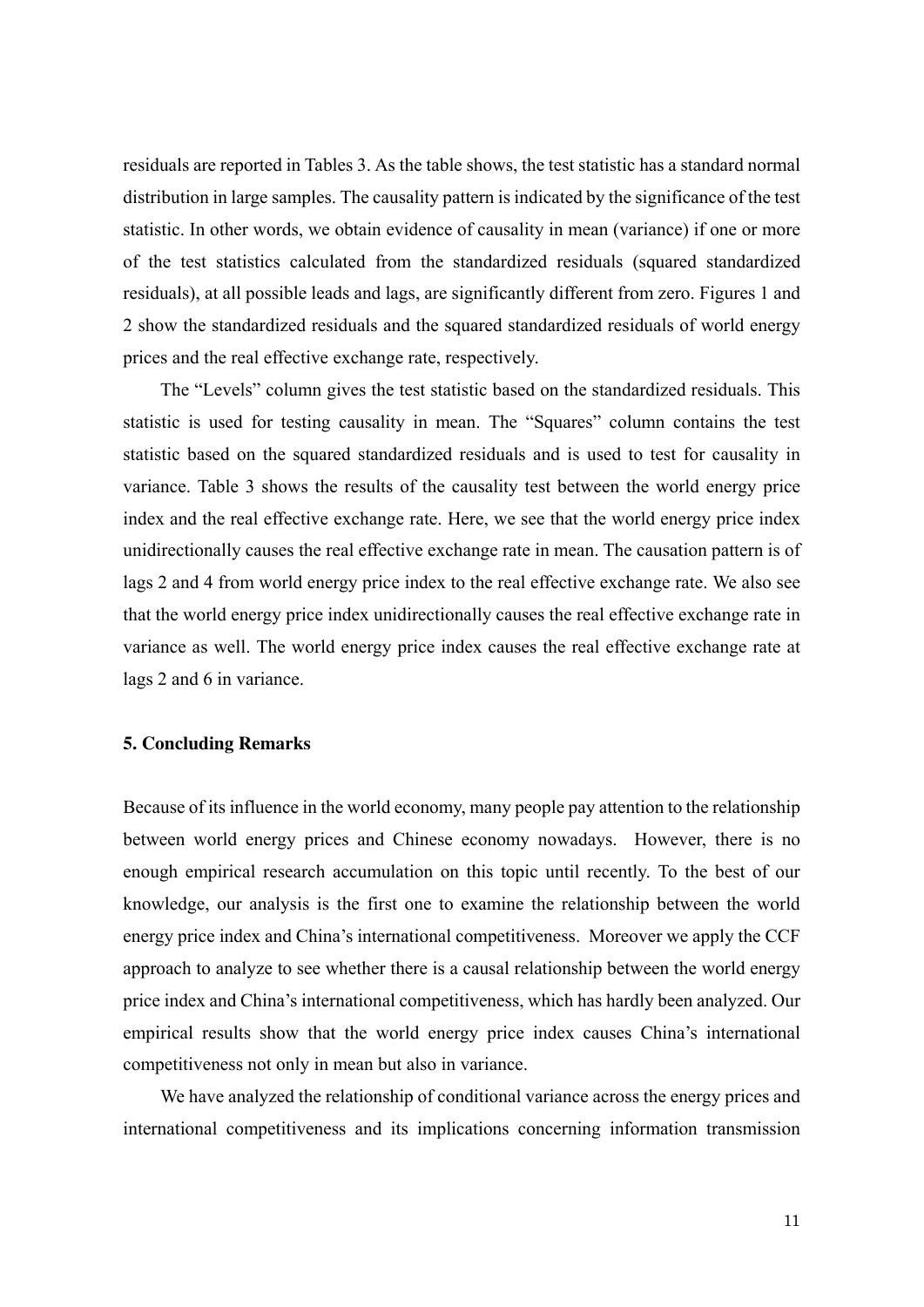mechanism. As clearly demonstrated by Ross (1989), volatility also provides useful data on information flows. Thus, the data on the volatility of energy markets can provide information in addition to that available in the price data alone. Our analysis suggests that the volatility of energy prices has significant implications concerning information linkages between the energy market and China's international competitiveness.

#### **References**

- Bhar, R., Hamori, S., 2005. Causality in variance and the type of traders in crude oil futures. Energy Economics 27, 527-539.
- Bhar, R., Hamori, S., 2006. Empirical investigation on the relationship between Japanese and Asian emerging equity markets. Applied Financial Economics Letters 2, 77-86.
- Bhar, R., Hamori, S., 2008. Information content of commodity futures prices for monetary policy. Economic Modelling 25, 274-283.
- Cheung, Y.W., Ng, L.K., 1996. A causality-in-variance test and its application to financial market prices. Journal of Econometrics72, 33-48.
- Cong, R.G., Wei, Y.M., Jiao, J.L., Fan, Y., 2008. Relationships between oil price shocks and sock market: an empirical analysis from China. Energy Policy 36, 3544-3553.
- Hamori, S., 2003. An Empirical Investigation of Stock Prices. Kluwer Academic Press, Dordrecht.
- Lescaroux, F., Mignon, V., 2009. Measuring the effects of oil prices on China's economy: a factor-augmented vector autoregressive approach. Pacific Economic Review 14, 410-425.
- Lin, B.Q., Mu, D.G., 2008. The impact of energy price increases on macro-economy: an analysis based on the CGE method. Economic Research Journal 11, 88-101 (in Chinese).
- Ross, S.A., 1989. Information and volatility: the non-arbitrage martingale approach to timing and resolution irrelevancy. Journal of Finance 42, 541-566.
- Shiu, A., Lam, P.L., 2004. Electricity consumption and economic growth in China. Energy Policy 32, 47-54.
- Toda, H., Yamamoto, T., 1995. Statistical inference in vector autoregressions with possibly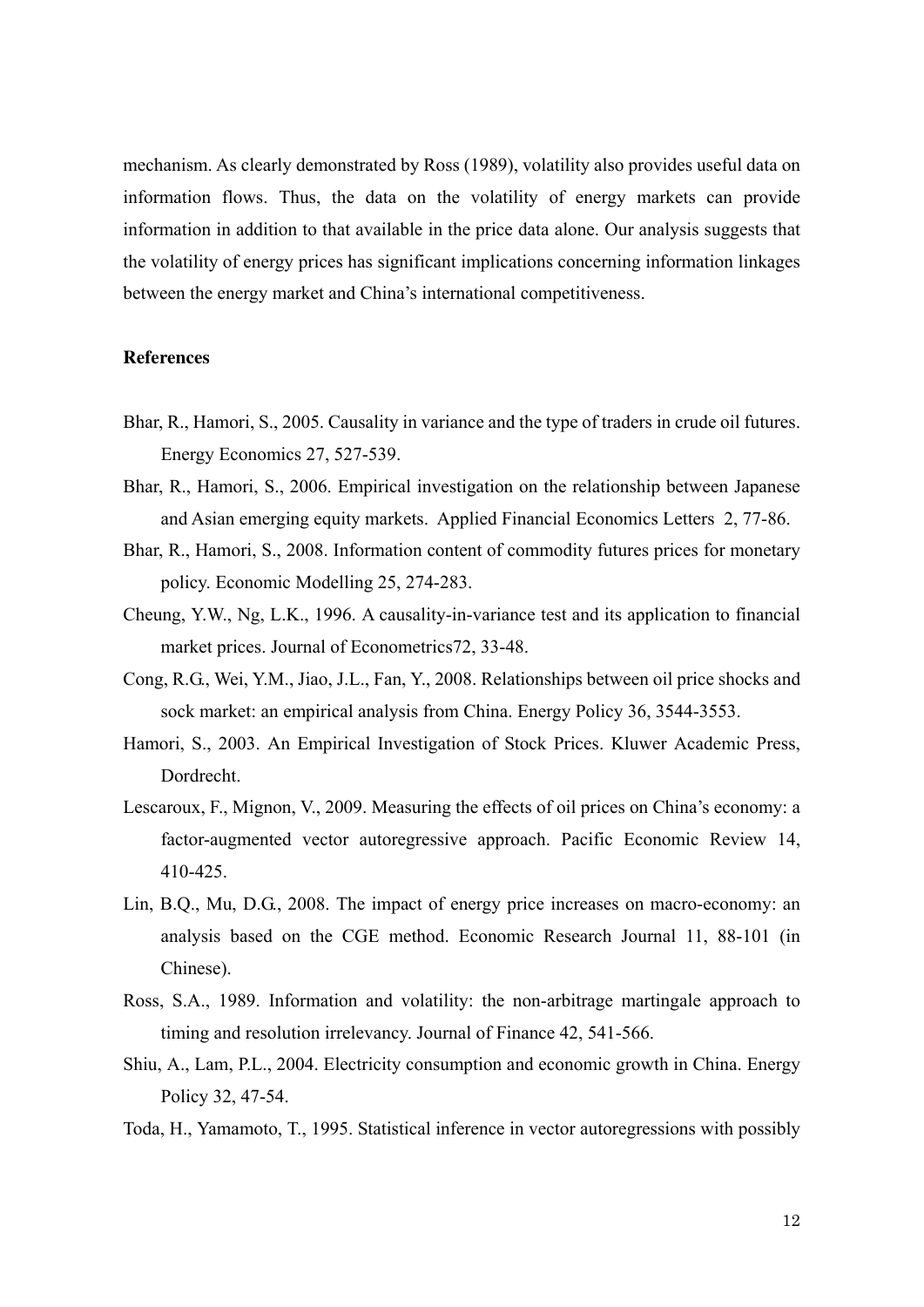integrated processes. Journal of Econometrics 66. 225-250.

- Wolde-Rufael, Y., 2004. Disaggregated industrial energy consumption and GDP: the case of Shanghai, 1952–1999. Energy Economics 26, 69-75.
- Yuan, J.H., Zhao, C.H., Yu, S.K., Hu, Z-G., 2007. Electricity consumption and economic growth in China: cointegration and co-feature analysis. Energy Economics 29, 1179-1191.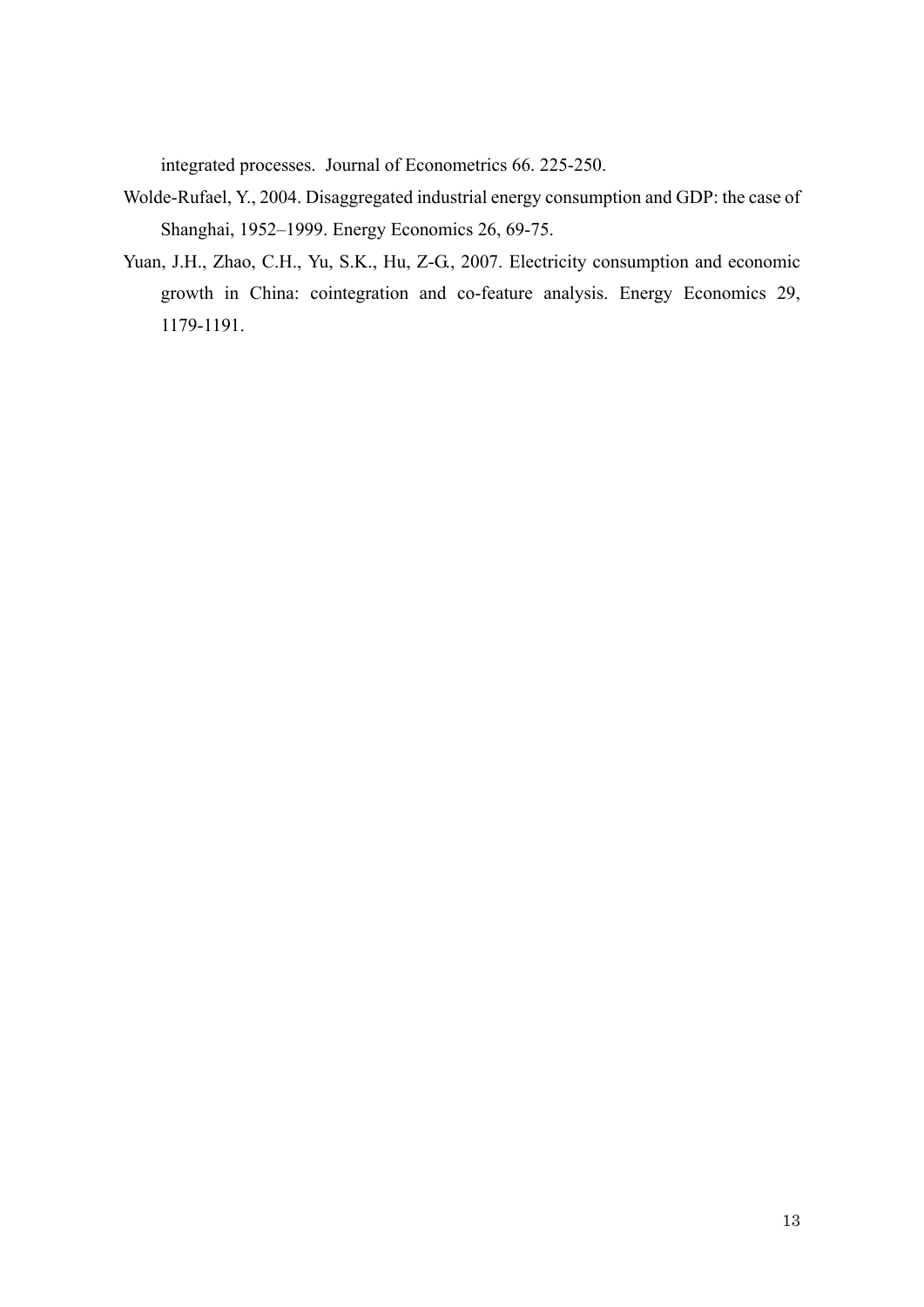# Table 1 Summary Statistics

|                 | $ep_{i}$   | $ex_{\cdot}$ |
|-----------------|------------|--------------|
| Mean            | 0.00643    | 0.00246      |
| Std. Dev.       | 0.07239    | 0.01535      |
| <b>Skewness</b> | $-0.90509$ | $-0.47891$   |
| Kurtosis        | 4.36820    | 9.86769      |
| Jarque-Bera     | 38.4010    | 358.6154     |
| $p$ -value      | 0.0000     | 0.0000       |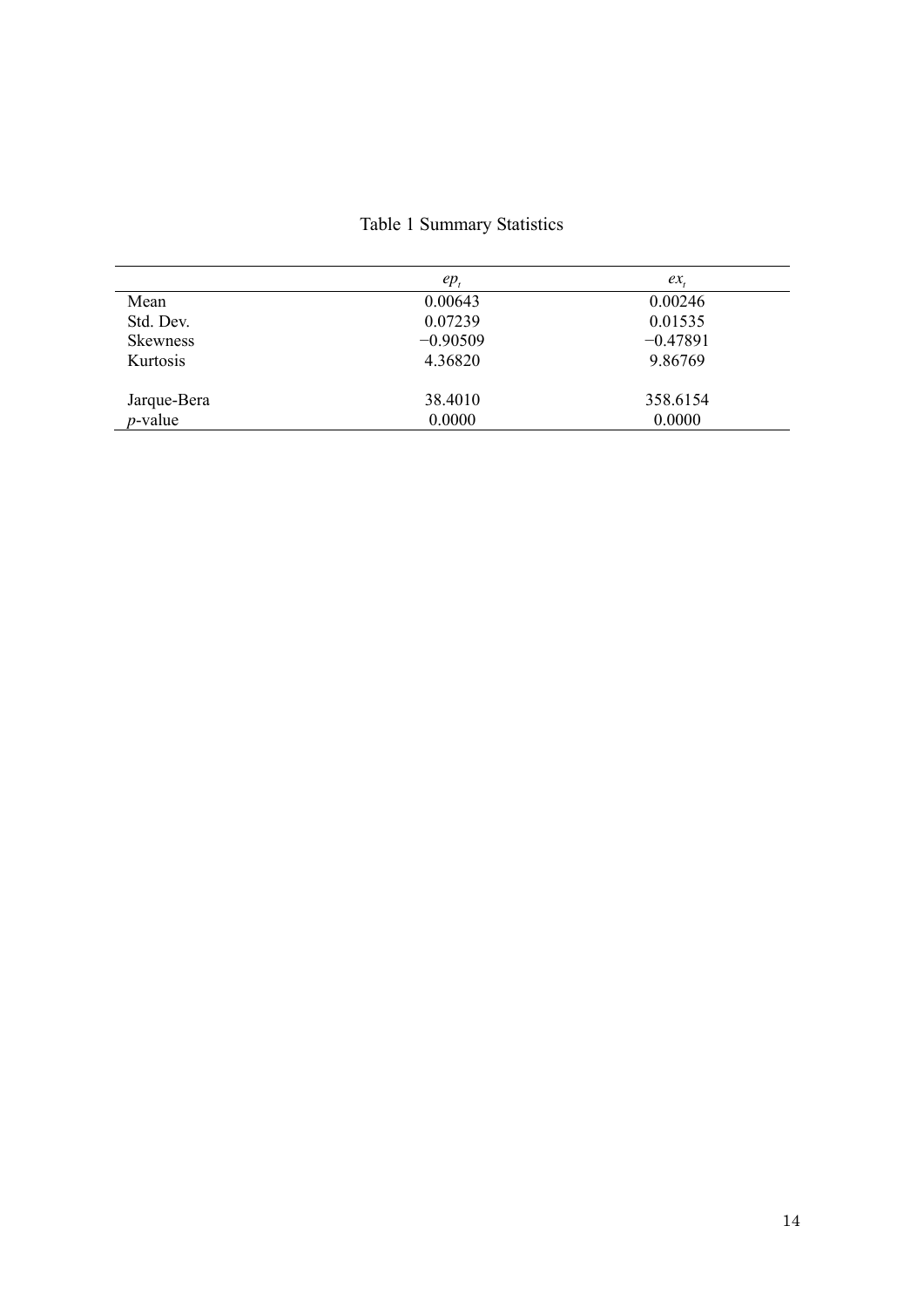| Variance Equation: $\sigma_t^2 = \omega + \sum_{i=1}^q \alpha_i u_{t-i}^2$ |          |          |          |          |  |
|----------------------------------------------------------------------------|----------|----------|----------|----------|--|
|                                                                            | $ep_t$   |          | $ex_{t}$ |          |  |
| Mean Equation                                                              |          |          |          |          |  |
| a <sub>0</sub>                                                             | 0.0095   | (0.0055) | 0.0016   | (0.0013) |  |
| a <sub>1</sub>                                                             | 0.2079   | (0.0962) | 0.1752   | (0.0909) |  |
| Variance Equation                                                          |          |          |          |          |  |
| $\omega$                                                                   | 0.0037   | (0.0005) | 0.0002   | (0.0000) |  |
| $\alpha_{1}$                                                               | 0.2040   | (0.1047) | 0.1383   | (0.0595) |  |
| Diagnostic                                                                 |          |          |          |          |  |
| Log Likelihood                                                             | 228.1140 |          | 500.9951 |          |  |
| Q(36)                                                                      | 41.7130  |          | 29.9440  |          |  |
| $p$ -value                                                                 | 0.2360   |          | 0.7510   |          |  |
| $Q^2(36)$                                                                  | 30.8200  |          | 10.7040  |          |  |
| $p$ -value                                                                 | 0.7130   |          | 1.0000   |          |  |

# Table 2 Empirical Results of AR−ARCH Model

 $y_t = a_0 + \sum_{i=1}^p a_i y_{t-i} + u_t, \ \ E_t(u_t) = 0, \ E_{t-1}(u_t^2) = \sigma_t^2$ 

 $E_{t-1}(u_t^2) = \sigma_t$ 

Mean Equation:  $y_t = a_0 + \sum_{i=1}^{p} a_i y_{t-i} + u_t$ ,

Note: The numbers in parentheses are the *p*-values.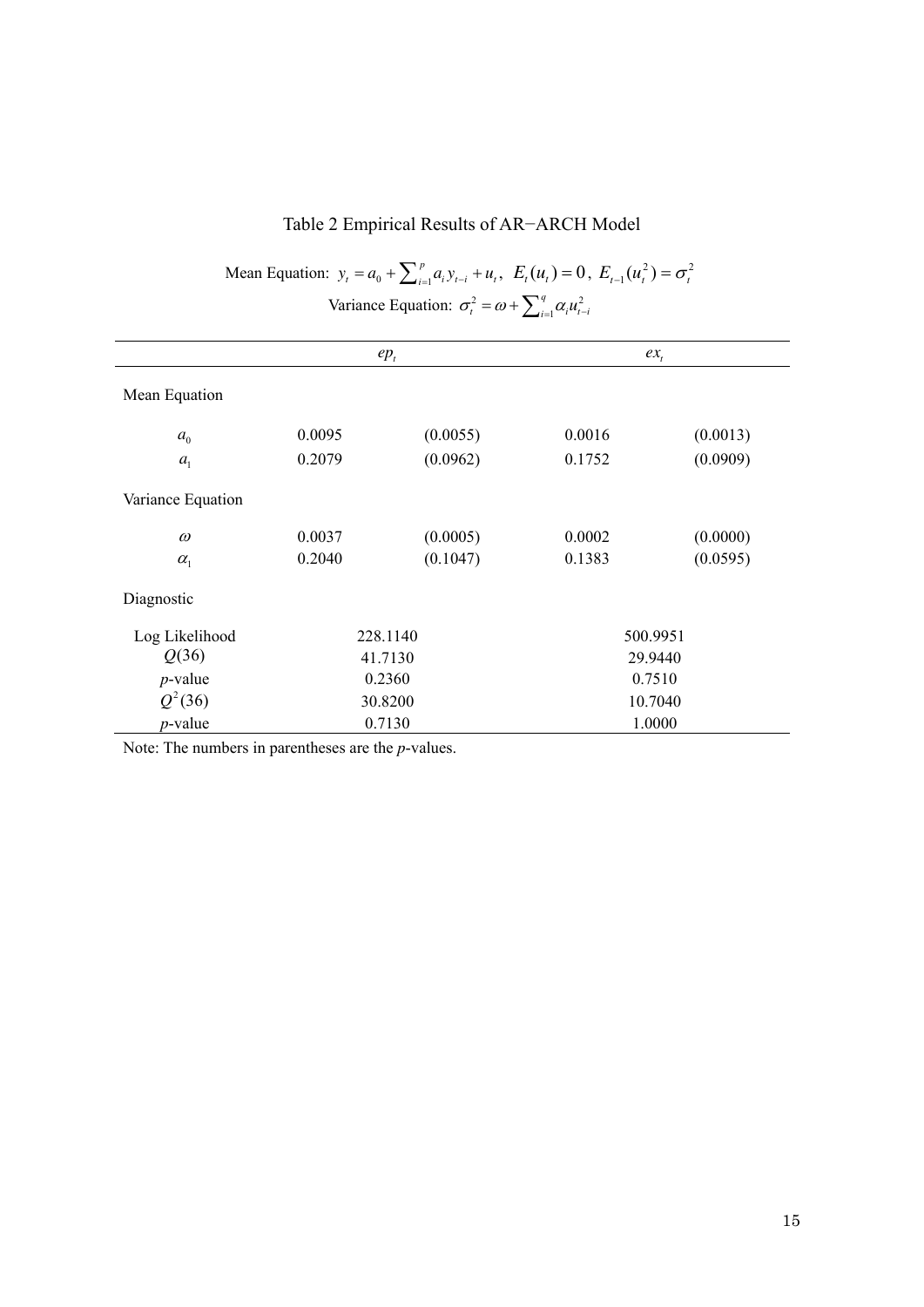|                  |                           | Levels                    |                           | <b>Squares</b>            |  |
|------------------|---------------------------|---------------------------|---------------------------|---------------------------|--|
| $\boldsymbol{k}$ | Lag                       | Lead                      | Lag                       | Lead                      |  |
|                  | $ex_{k}$ and $ep_{k}(-k)$ | $ex_{k}$ and $ep_{k}(+k)$ | $ex_{k}$ and $ep_{k}(-k)$ | $ex_{k}$ and $ep_{k}(+k)$ |  |
| $\boldsymbol{0}$ | $-1.8065$                 |                           | $-0.2802$                 |                           |  |
| $\mathbf{1}$     | $-0.7378$                 | $-0.3109$                 | 0.3402                    | $-0.5350$                 |  |
| 2                | 2.0586*                   | $-0.3709$                 | $2.6336*$                 | $-0.5016$                 |  |
| 3                | $-0.2041$                 | $-1.1567$                 | $-0.5243$                 | $-0.8432$                 |  |
| 4                | $-0.1881$                 | $-0.5443$                 | $-0.3149$                 | $-0.2735$                 |  |
| 5                | 0.4870                    | 0.4630                    | $-0.7525$                 | $-0.2228$                 |  |
| 6                | 2.0906*                   | $-1.6610$                 | 2.2788*                   | 0.4403                    |  |
| 7                | 0.1961                    | $-1.7918$                 | $-0.0867$                 | $-0.0854$                 |  |
| 8                | $-0.3175$                 | $-0.7992$                 | $-0.0067$                 | 0.4083                    |  |
| 9                | 0.5337                    | 0.5990                    | $-0.4616$                 | $-0.3536$                 |  |
| 10               | 0.9606                    | $-1.0900$                 | $-0.4910$                 | $-0.4896$                 |  |
| 11               | $-1.2608$                 | $-1.3729$                 | 0.5724                    | $-1.0313$                 |  |
| 12               | 0.1828                    | 0.0067                    | $-0.6537$                 | $-0.5617$                 |  |

Table 3 Cross-Correlation Analysis for the Levels and Squares of the Standardized Residuals

Note:

Significance at the 5% level is shown by \*. Lag refers to the periods when the real effective exchange rate lagged behind the energy price index, whereas Lead refers to the periods when the real effective exchange rate leads the energy price index. Cross-correlation test statistic under the Levels column is based on the standardized residuals and is used to test for causality in mean. Cross-correlation test statistic under the Squares column is based on the squared standardized residuals and is used to test for causality in variance.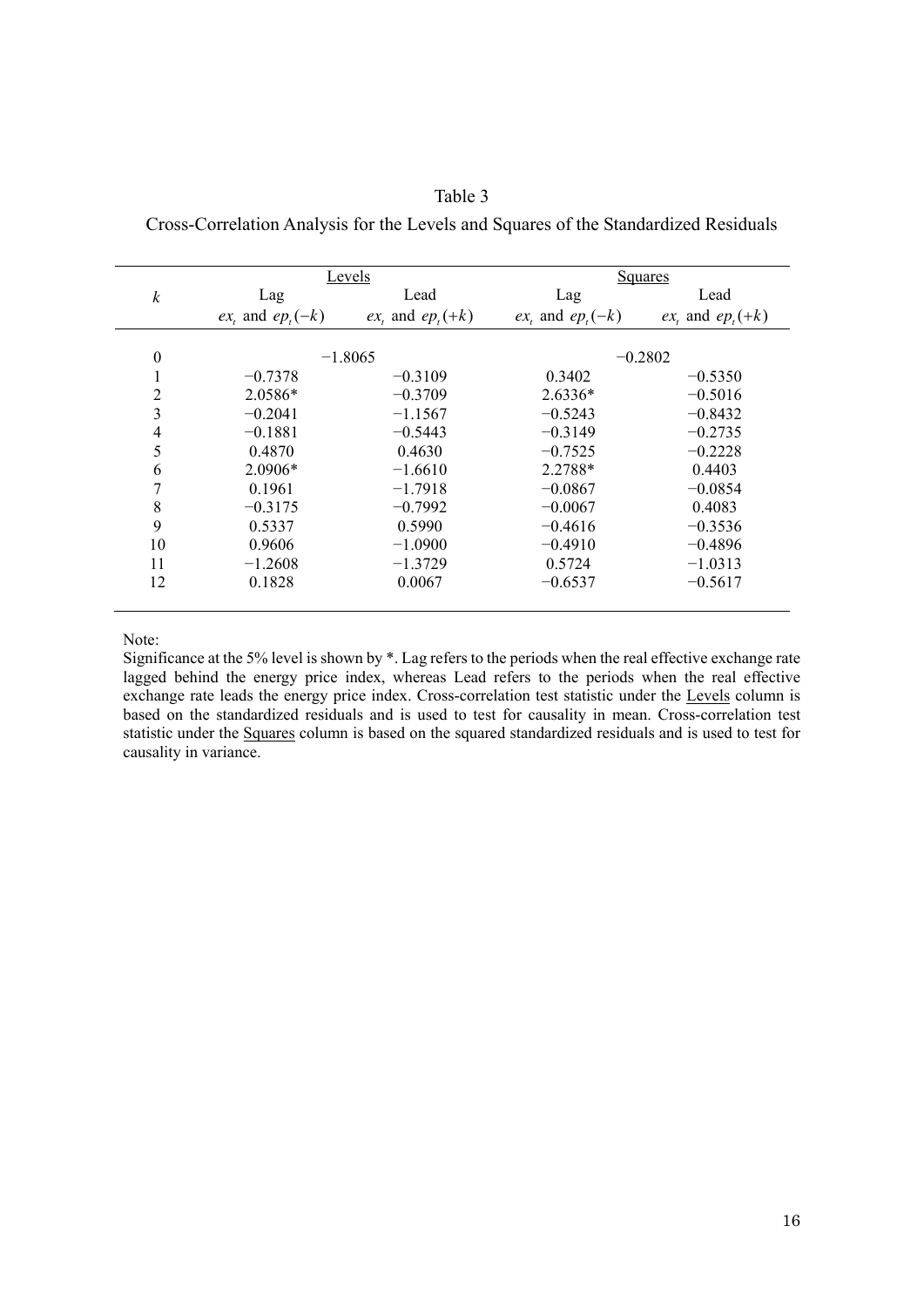



Standardized Residuals: EP